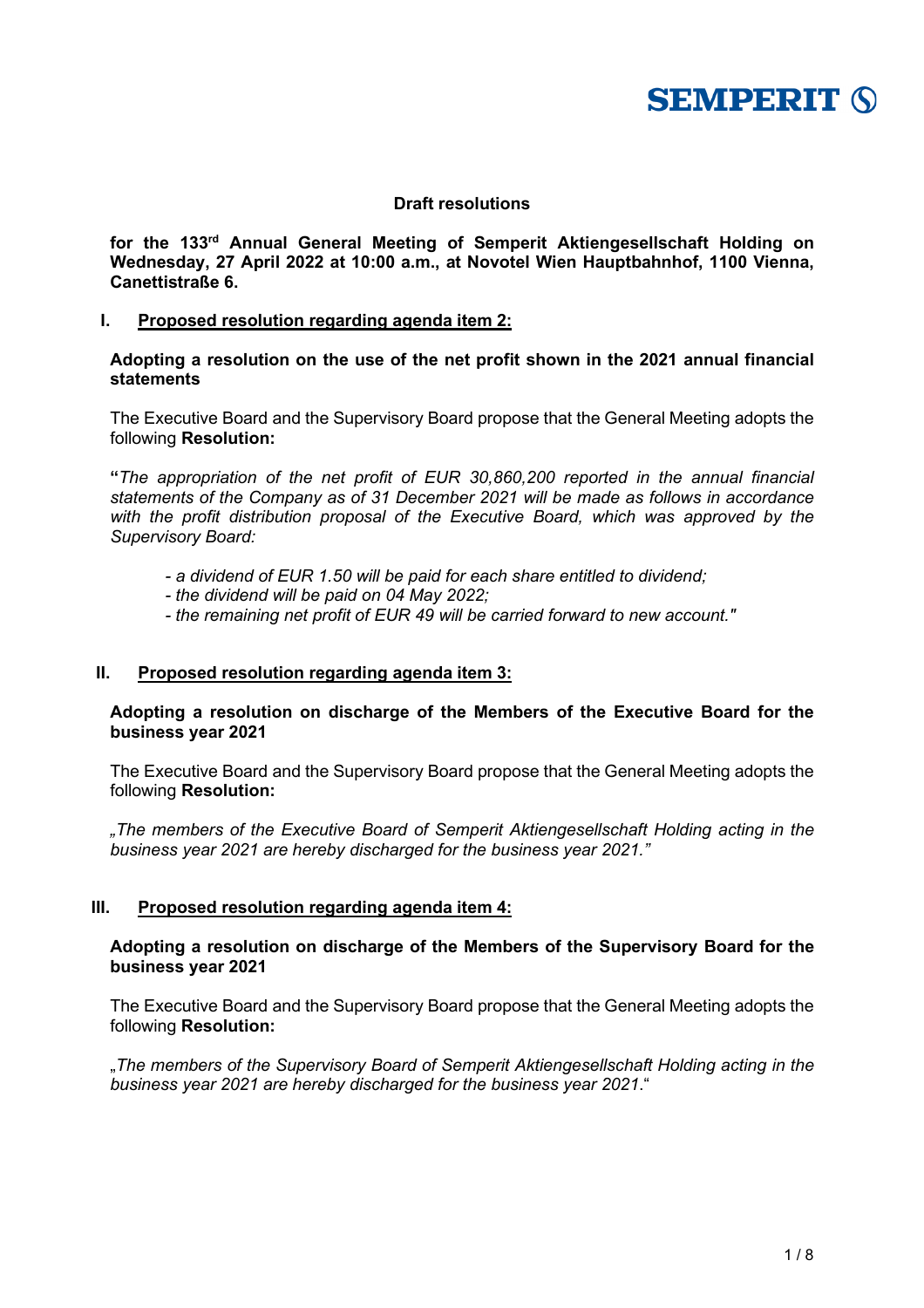

## **IV. Proposed resolution regarding agenda item 5:**

## **Election of the auditor of the annual financial statements and consolidated financial statements for the business year 2022**

According to the recommendation of the Audit Committee, the Supervisory Board proposes that the General Meeting adopts the following **Resolution**:

*"Ernst & Young Wirtschaftsprüfungs GmbH, with its registered office in Vienna, is hereby appointed to audit the Company's annual financial statements and consolidated financial statements for the business year 2022*.

*This resolution is based on the recommendation made by the Audit Committee of the Supervisory Board on the basis of a tender procedure pursuant to Regulation (EU) No. 537/2014, according to which either Ernst & Young Wirtschaftsprüfungs GmbH, Vienna, or Deloitte Audit Wirtschaftsprüfungs GmbH, Vienna, shall be appointed as auditors for the annual financial statements and consolidated financial statements of the Company for the financial year 2022, with the Audit Committee expressing a reasoned preference for the appointment of Ernst & Young Wirtschaftsprüfungs GmbH, Vienna.*"

## **V. Proposed resolution regarding agenda item 6:**

#### **Elections to the Supervisory Board**

The Nomination Committee and the Remuneration Committee of the Supervisory Board proposes that the General Meeting adopts the following **Resolutions**:

- 1. *The number of the Supervisory Board members shall be reduced within the limits set out in the Articles of Association from currently eight to a total of six members elected by the General Meeting.*
- 2. *Dipl. Ing. Herbert Ortner, born 07 November 1968, is hereby re-elected to the Supervisory Board of Semperit Aktiengesellschaft Holding effective from the conclusion of the General Meeting on 27 April 2022 until the conclusion of the General Meeting resolving upon the discharge for the business year 2025.*

#### **Reasoning**

Pursuant to Article 9 para 2 of the company's Articles of Association, at least two members of the Supervisory Board shall retire each year from office upon the completion of the company's General Meeting, whereby members of the Supervisory Board who have retired from the Supervisory Board since the last General Meeting or who resign from office with effect from the end of the respective General Meeting shall be counted towards this number. In the first instance, those members whose term of office expires leave the Supervisory Board. Retired members of the Supervisory Board can be re-elected immediately.

- 1. With effect of 29 September 2021 Mag. Petra Preining retired at her own request.
- 2. With effect of 12 May 2021 Dr. Walter Koppensteiner retired at his own request.
- 3. Upon completion of the General Meeting dated 27 April 2022 Dipl. Ing. Herbert Ortner retires because of the expiry of the term of office.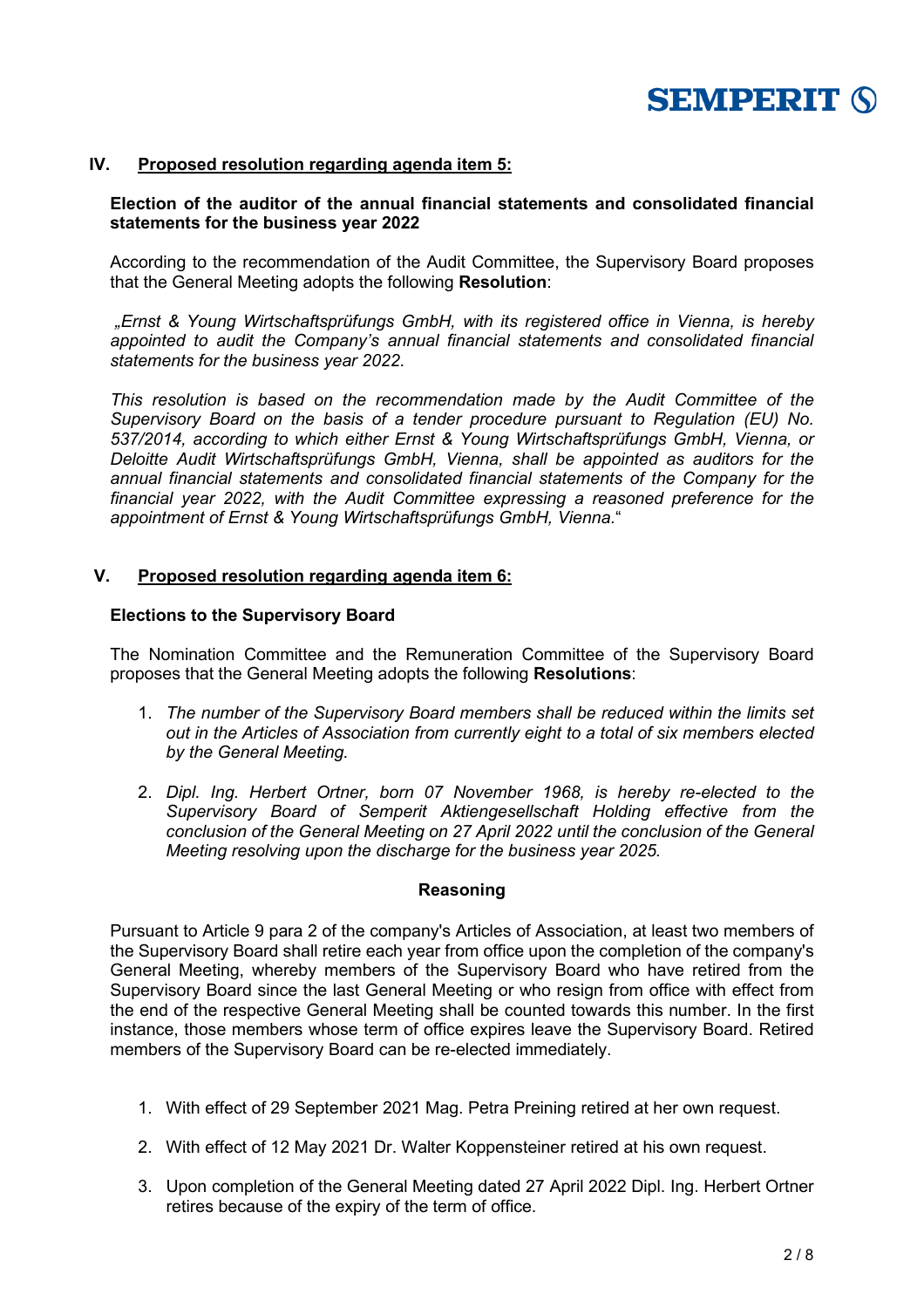

Pursuant to Article 9 para 1 of the Company's Articles of Association, the Supervisory Board consist of at least three and no more than ten members elected by the General Meeting and the members delegated in accordance with Section 110 para 1 ArbVG.

The Supervisory Board has so far comprised eight members elected by the General Meeting since its last election by the General Meeting (In addition, there are the members delegated according to ArbVG).

Mag. Petra Preining, born 2 July 1973, retired from the Supervisory Board with effect of 29 September 2021. Dr. Walter Koppensteiner, born on 15 February 1959, also retired from the Supervisory Board with effect of 12 May 2021. The Supervisory Board shall therefore be reduced from eight to a total of six members elected by the Annual General Meeting.

In the upcoming Annual General Meeting, one member will have to be elected to the Supervisory Board in order to reach the number of six elected members.

The Nomination Committee and the Remuneration Committee of the Supervisory Board nominates that one mandate is filled, so that after the election at the General Meeting on 27 April 2022, the Supervisory Board will be comprised of six elected members by the General Meeting.

The Nomination and Remuneration Committee of the Supervisory Board therefore nominates,

1. Dipl. Ing. Herbert Ortner to be elected as member of the Supervisory Board. His term of office shall run from the end of this General Meeting until the end of the General Meeting that will decide on the discharge of the members of the Supervisory Board with regard to the business year 2025.

The suggested candidate for the elections to the Supervisory Board has already presented statements within the meaning of section 87 para 2 Austrian Stock Corporations Act. Such statements are available on the Company's website as well.

Pursuant to section 86 para 7 Austrian Stock Corporations Act, at least 3 seats on the Supervisory Board must each be occupied by women and men. No objection was raised pursuant to section 86 para 9 Austrian Stock Corporations Act.

#### **VI. Proposed resolutions regarding agenda item 7:**

#### **Adopting a resolution on the remuneration report**

The Executive Board and the Supervisory Board of a listed company shall prepare a clear and comprehensible remuneration report for the compensation of the members of the Executive Board and the Supervisory Board pursuant to section 78c in conjunction with Section 98a of the Austrian Stock Corporations Act.

This remuneration report shall provide a comprehensive overview of the compensation granted or owed to the current and former members of the Executive Board and the Supervisory Board in the course of the last financial year within the framework of the remuneration policy (section 78a in conjunction with section 98a of the Austrian Stock Corporations Act), including all benefits in any form.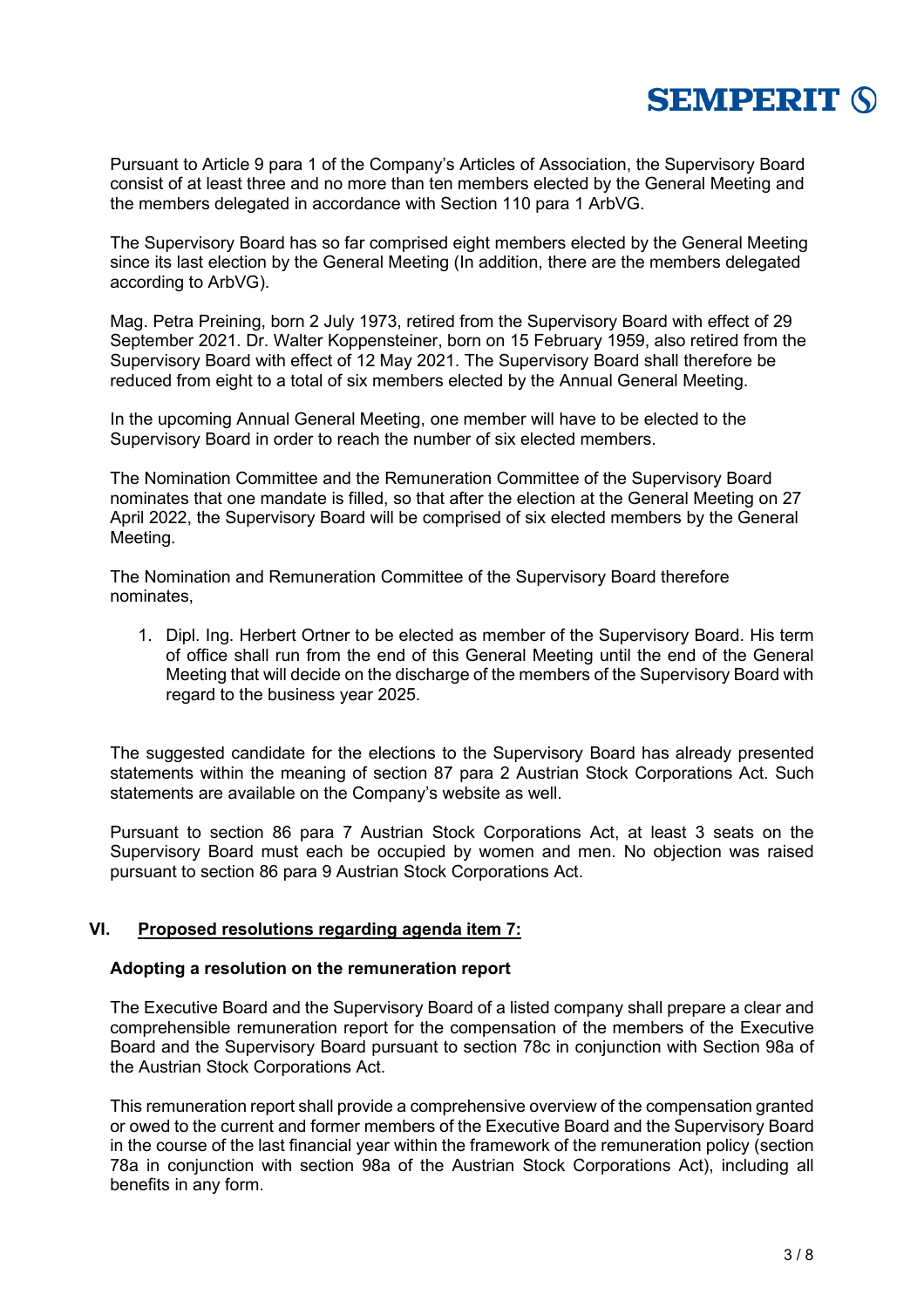

The remuneration report for the last financial year shall be submitted to the General Meeting for voting. The vote shall be of a recommendatory nature. The resolution cannot be appealed (section 78d para 1 Austrian Stock Corporations Act).

The Executive Board and the Supervisory Board are required to prepare a proposal for a resolution on the remuneration report in accordance with section 108 para 1 of the Austrian Stock Corporations Act.

This resolution proposal of the Executive Board and the Supervisory Board on the resolution on the remuneration report and the remuneration report shall be made available on the website registered in the commercial register in accordance with section 108 para 4 no. 4 of the Austrian Stock Corporations Act as of the 21st day prior to the General Meeting.

The Executive Board and the Supervisory Board of Semperit Aktiengesellschaft Holding approved a remuneration report in accordance with section 78c in conjunction with section 98a of the Austrian Stock Corporations Act at their meeting on 22 March 2022 and proposed a resolution in accordance with section 108 para 1 of the Austrian Stock Corporation Act

The remuneration report will be made available on the company website of Semperit Aktiengesellschaft Holding www.semperitgroup.com registered in the commercial register as of 06 April 2022 (21st day before the General Meeting).

The Executive Board and the Supervisory Board propose that the remuneration report for the financial year 2021, as made available on the website registered in the commercial register, be adopted.

The remuneration report is attached to this proposed resolution as *Annex ./1*.

## **VII. Proposed resolution regarding agenda item 8:**

#### **Adopting a resolution on the remuneration policy**

The Supervisory Board of a listed company must prepare the principles for the remuneration of the members of the Executive Board and Supervisory Board in accordance with Section 78a in conjunction with Section 98a of the Austrian Stock Corporations Act (remuneration policy).

The remuneration policy shall be submitted to the General Meeting of shareholders for voting at least every fourth financial year (as well as on any significant change). For Semperit Aktiengesellschaft Holding, this was resolved for the first time at the Annual General Meeting on 22 July 2020 and has to be resolved again at the Annual General Meeting on 27 April 2022 due to significant changes.

The voting on the remuneration policy at the General Meeting is considered a recommendation. The resolution cannot be appealed (Section 78b para 1 of the Austrian Stock Corporations Act).

The Supervisory Board is required to prepare a proposal for a resolution on the remuneration policy in accordance with Section 108 para 1 of the Austrian Stock Corporations Act.

Pursuant to Section 108 para 4 no. 4 of the Austrian Stock Corporations Act, this proposed resolution of the Supervisory Board and the remuneration policy are to be made available on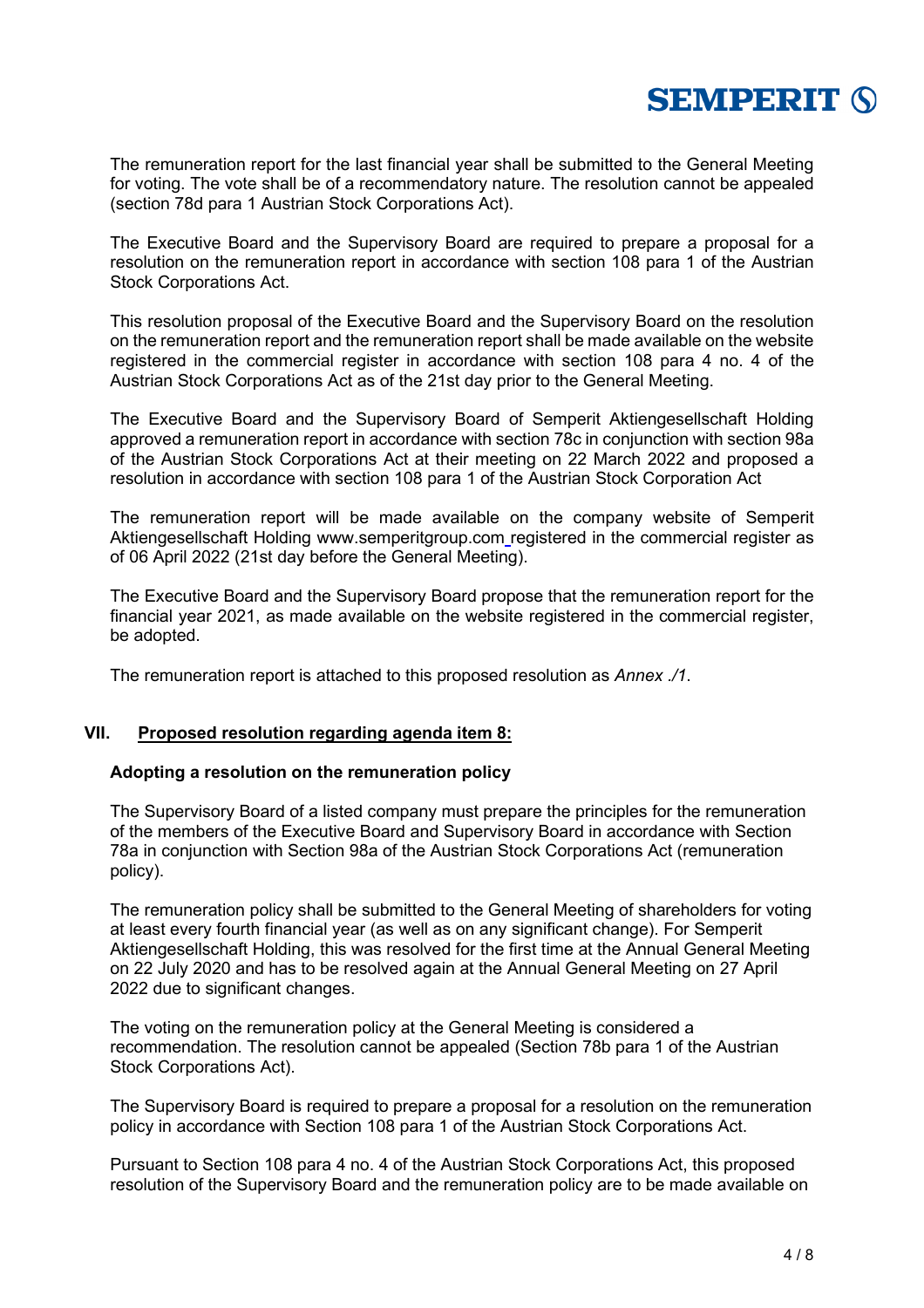

the website listed in the commercial register as of the 21st day before the Annual General Meeting.

The Supervisory Board of Semperit Aktiengesellschaft Holding prepared the principles for the remuneration of the Executive Board members and the Supervisory Board members pursuant to Section 78a in conjunction with Section 98a of the Austrian Stock Corporations Act and resolved the remuneration policy (Remuneration Policy) at its meeting on 22 March 2022.

The remuneration policy will be made available on the company website of Semperit Aktiengesellschaft Holding www.semperitgroup.com no later than 6 April 2022 (21st day before the Annual General Meeting), but probably as of 25 March 2022.

The Supervisory Board proposes that the remuneration policy be adopted, as made available on the website entered in the commercial register.

The remuneration policy is attached to this proposed resolution as *Annex ./2*.

#### **VIII. Proposed resolution regarding agenda item 9:**

#### **Adopting a resolution on the compensation of the members of the Supervisory Board for the business year 2022 in advance**

The Executive Board and the Supervisory Board propose that the General Meeting in accordance with Article 13 of the Company's Articles of Association and section 98 of the Austrian Stock Corporations Act adopts the following **Resolution**:

*"The compensation of members of the Supervisory Board for the business year 2022 is determined as follows:*

*1. Basic remuneration for the members of the Supervisory Board:*

- *a. For the Chairman of the Supervisory Board EUR 70,000.00*
- *b. For the Deputy Chairman of the Supervisory Board EUR 45,000.00*
- *c. For each further member of the Supervisory Board EUR 35,000.00*
- *2. Committee remuneration:*

*a. For the Chairman of the Audit Committee and the financial expert, provided that the expert is not the Chairman of the Audit Committee, additionally EUR 35,000.00 b. For the Chairman of the Nomination and Remuneration Committee, additionally EUR 25,000.00*

*c. For each member of the Audit Committee, the Nomination and Remuneration Committee, additionally EUR 15,000.00*

*3. Attendance fee:* 

*Each member of the Supervisory Board is to receive an attendance fee of EUR 1,500.00 for each meeting of the Supervisory Board.*

*Each committee member is to receive an attendance fee of EUR 1,500.00 for each committee meeting.* 

*The attendance fee is limited to EUR 1,500.00 per meeting day.*

*4. Half of the attendance fee is due for attending Supervisory Board meetings or committee meetings via electronic means of communication.*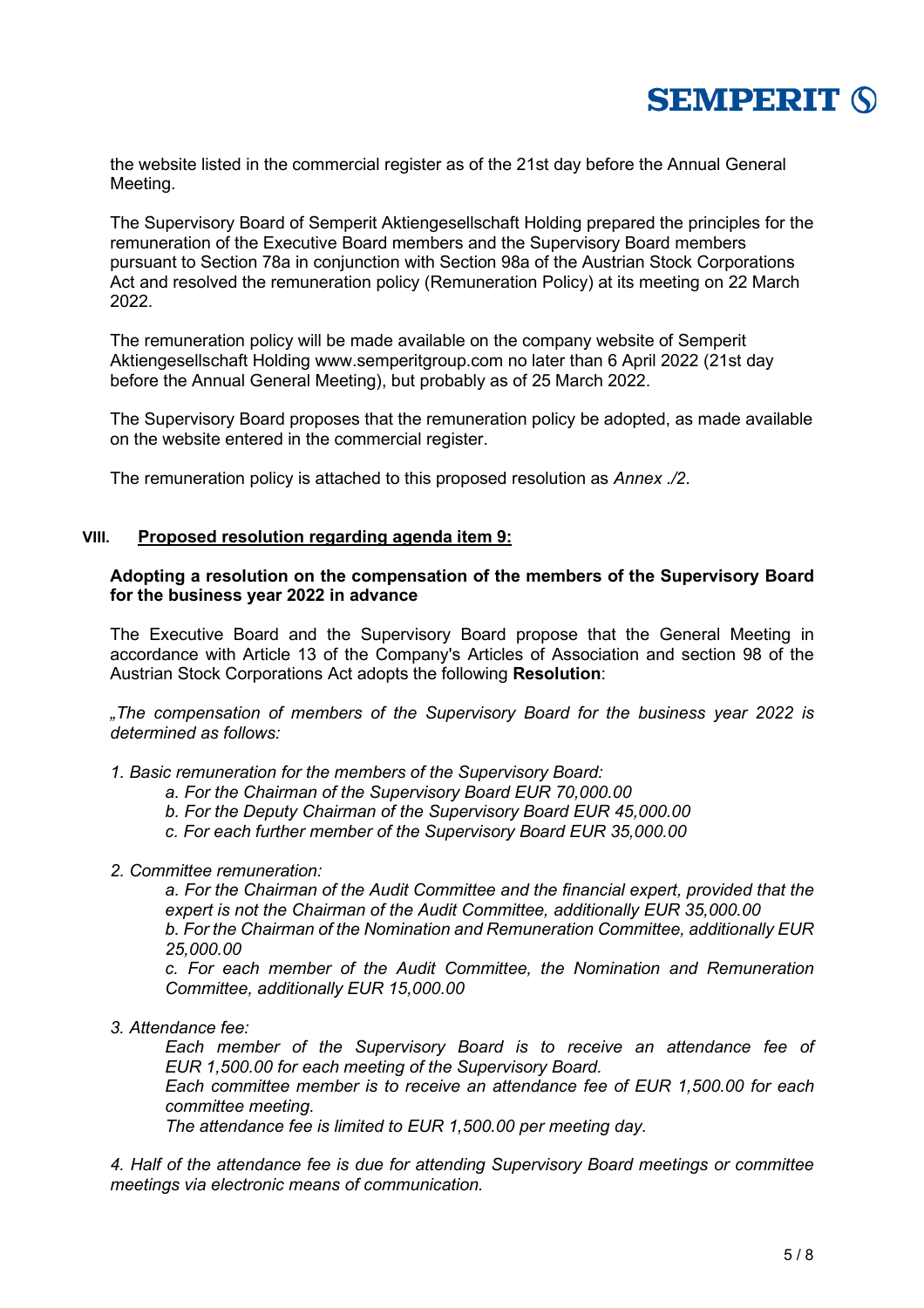

- *5. The compensation is due for payment as follows:* 
	- *a. 50 per cent at the end of the second quarter (at the end of June 2022)*
	- *b. 25 per cent at the end of the third quarter (at the end of September 2022)*
	- *c. 25 per cent at the end of the fourth quarter (at the end of December 2022)*

*The attendance fee incurred up to this point in time shall fall due together with compensation.* 

*A member of Supervisory board or a committee member who has served for less than a full business year will receive the compensation aliquot. Similarly, such aliquot compensation shall apply to the change of the chairman of the Supervisory Board respectively of the committee, each vice-chairman and the financial expert.*

*The members of the Supervisory Board are included in a directors' and officers' liability insurance policy maintained by the Company in the interest of the Company. The coverage shall be proportionate in amount, scope and time limit for subsequent notification."*

## **IX. Proposed resolution regarding agenda item 10:**

- **10a.Adopting a resolution on the further authorization (valid up to not more than 30 months of the resolution date) of the Executive Board to purchase, with the consent by the Supervisory Board, own shares of up to 10 % of the share capital pursuant to section 65 para 1 rec. 8 of the Austrian Stock Corporations Act (AktG), if necessary for the redemption of own shares, and on the determination of the repurchase terms and conditions by revocation of the corresponding authorization to purchase own shares granted by the Annual General Meeting resolution of 27 July 2020 on item 8a of the agenda.**
- **10b.Adopting a resolution on the renewed authorization of the Executive Board pursuant to section 65 para 1b of the Stock Corporations Act (AktG), with the consent by the Supervisory Board, to sell the shares in a manner other than via the stock exchange or by means of a public offer and to decide on any exclusion of shareholders' right to repurchase (subscription rights) by revocation of the corresponding authorization to sell own shares granted by the Annual General Meeting resolution of 22 July 2020 on item 8b of the agenda.**

The Executive Board and the Supervisory Board propose that the shareholders' meeting adopts the following **Resolutions:**

#### Item 10a of the agenda:

"For a period of 30 (thirty) months from the day on which the resolution is passed, the Executive Board shall be authorized in accordance with section 65 (sixty five) para 1 (paragraph one) rec.8 (recital eight) and para 1a (paragraph one letter a) and 1b (one letter b) of the Stock Corporations Act (AktG) - subject to the simultaneous revocation of the relevant resolutions adopted by the Annual General Meeting on 22 July 2020 -, with the consent by the Supervisory Board, to acquire own shares of the Company, whereby the lowest consideration to be paid at the time of repurchase is 25 % below the weighted average closing price of the last 20 trading days prior to the start of the respective repurchase program and the highest consideration to be paid at the time of repurchase is 25 % above the weighted average closing price of the last 20 trading days prior to the start of the corresponding repurchase program, and to determine the terms and conditions of the repurchase, whereby the Executive Board shall publish the Executive Board's resolution and the respective repurchase program based on it, including its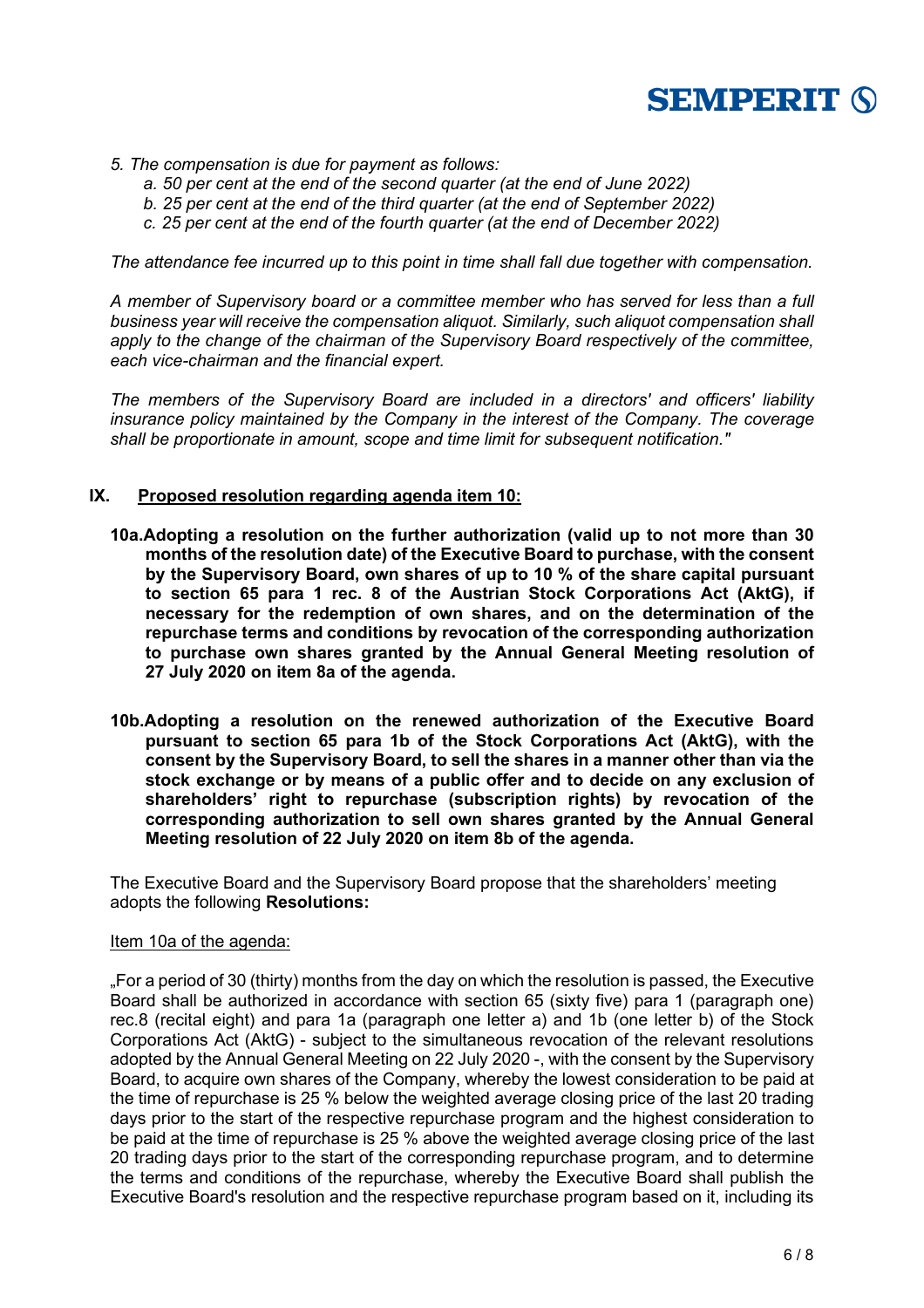

duration, in accordance with the statutory provisions (each). The Executive Board may exercise this authorization once or several times within the limits of the legal requirements regarding the maximum number of own shares permitted, up to a total limit of 10% (ten percent) of the nominal capital. The authorization may be exercised in whole or in part or in several partial amounts and in pursuit of one or more purposes by the Company, by a subsidiary company (section 189a (one hundred eighty nine letter a) rec. 7 (recital seven) of the Austrian Commercial Code) or by third parties for the account of the Company. The acquisition can be carried out on or off-exchange in compliance with the legal requirements. Trading in own shares is excluded as the purpose of acquisition.

The Executive Board is authorized, with the consent by the Supervisory Board, to redeem or resell the acquired own shares without a further resolution of the General Meeting and to determine the terms and conditions of sale. The authorization may be exercised in whole or in several partial amounts and in pursuit of one or more purposes by the Company, by a subsidiary company (section 189a (one hundred eighty nine letter a) rec. 7 (recital seven) of the Austrian Commercial Code) or by third parties for the account of the Company. The Supervisory Board is authorized to adopt any amendments to the Articles of Incorporation resulting from the redemption of shares."

### Item 10b of the agenda:

"For a period of 5 (five) years from the date of the resolution - subject to the simultaneous revocation of the respective resolutions by the General Meeting of 27 July 2020 - the Executive Board is authorized, with the consent by the Supervisory Board, to determine, in accordance with section 65 (sixty five) para 1b (paragraph one letter b) of the Stock Corporations Act (AktG), for the sale of own shares a legally permissible method of disposal other than via the stock exchange or a public offer and to resolve on any exclusion of the shareholders' right to repurchase (subscription right) and to determine the conditions of sale."

#### **Reasoning:**

Section 65 para 1 rec. 8 of the Stock Corporations Act (AktG) enables listed stock companies, such as Semperit Aktiengesellschaft Holding, to repurchase their own shares for a neutral purpose. The resolution is intended to authorize the Executive Board of Semperit Aktiengesellschaft Holding to carry out a share repurchase program with the consent of the Supervisory Board – of course, taking into account the extensive statutory disclosure requirements. With the option to implement a share repurchase program, the Company shall be enabled to react quickly and flexibly to market opportunities and, in the event of declining prices, to implement share repurchases to stabilize the share price.

The Company will also be given the opportunity to invest liquid funds in its own shares at attractive conditions.

The option provided for in the resolution to reduce the share capital by redeeming the shares is intended to increase the Company's flexibility in dealing with the shares, which may be repurchased. Redemption of the shares would lead to a reduction in the number of issued shares and thus to a higher share value of the remaining shares in Semperit Aktiengesellschaft Holding.

With regard to the proposed possible exclusion of shareholders' repurchase rights (subscription rights) in the cases mentioned in the proposed resolution, reference is made to the corresponding report of the Company's Executive Board, which is expected to be available on the Company's website at www.semperitgroup.com from 25 March 2022. This report will also be available at the Annual General Meeting.